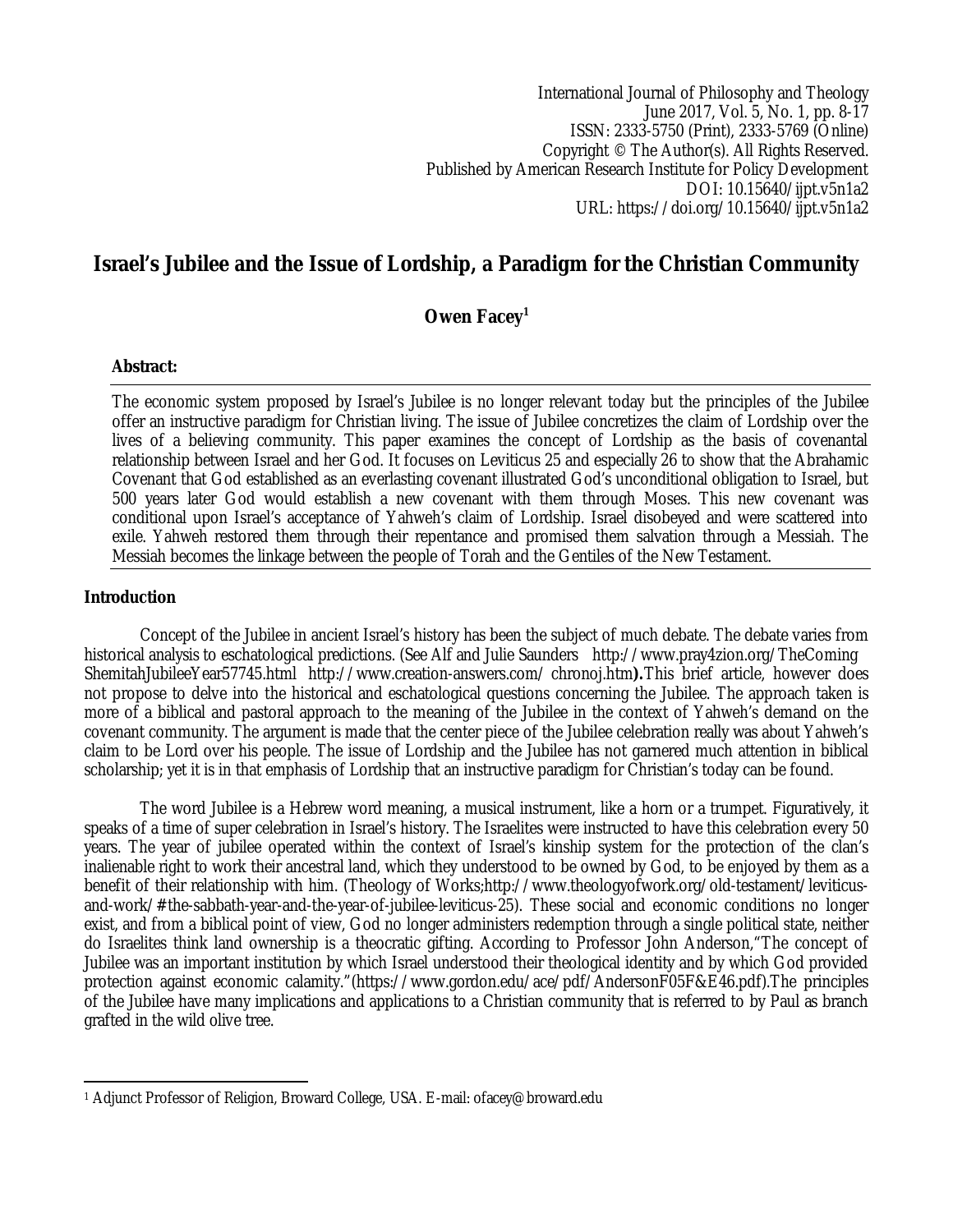"If some of the branches have been broken off, and you, thought a wild olive shoot, have been grafted in among the others and how now share in the nourishing sap from the olive root do not boast over those branches." (Rom. 11:17) These implications will be developed later.

#### **A Look at Leviticus 25-26**

According to Leviticus 25: 1-7 of the Tanakh, and also the Christian bible, the instruction that Yahweh gave to the Israelites was that when they entered the land, he promised them- Canaan, they were to work the land for 6 years but on the 7th year they should leave the land to fallow. "The Lord said to Moses on Mount Sinai, 'speak to the Israelites and say to them: when you enter the Land I am going to give you, the land itself must observe a Sabbath to the Lord….'" (Lev. 25:1) In other words they should let the land rest. The concept of a period of rest or Sabbath was introduced from the first book of the Torah, Genesis. Yahweh created the world in 6 days and rested on the seventh. (Genesis 2:2) So this Sabbath command was one of the oldest divine commands given by Yahweh to his people. In verse 6 of Leviticus 25 God now multiplies this instruction seven times. He instructed them to count off 7 x7 which will equal 49 years. Then they ought to sound trumpets and set aside the  $50<sup>th</sup>$  year for a special celebration called the year of Jubilee. This year served the following purposes as far as God was concerned:

- 1) It was a time of freedom liberation. If you owe anything it is repaid. If you were a slave you should be free. (Lev. 25. vs. 10)
- 2) It was a time of restoration you could return to your families at that time. So the kinship relationships should be kept in place.(Lev. 25vs. 11)
- 3) It was a time of rest and celebration (Lev. 25 vs. 12)

Now what really was the significance of this celebration? It is true that this economic system is no longer relevant today but this paper proposes to show that there is an instructive paradigm for Christians today. The issue of Jubilee concretizes the claim of Lordship over the lives of a believing community. Before we get too far into the development of this argument, a brief overview of the book of Leviticus might be helpful. Leviticus was written as a source book for the Priest and Levites. It outlines the types of ceremonies for which thepiests were responsible and it covered their sacerdotal duties. The setting of the book was at Mount Sanai, the famous place for the giving of the Decalogue to the people of Israel. A brief examination of the book reveals some key terms and emphases around which the themes of the book are wrapped; themes such Lordship, Sabbath and holiness. For the purpose of this article only one of these themes will be examined - Lordship.

As noted above one of the key phrases that is observed throughout the book is "I am the Lord." In fact it is found about 50 times in the book. The following is a brief sampling of some of those references:

Leviticus 11:45 "I am the LORD, who brought you up out of Egypt to ..." Leviticus 11:44 "I am the LORD your God; consecrate yourselves and ..." Leviticus 18:2"Speak to the Israelites and say to them: 'I am the ...'" Leviticus 19:2 "Speak to the entire assembly of Israel and say to ..." Leviticus 19:4 "'Do not turn to idols or make metal gods for ..." Leviticus 26:13 "I am the LORD your God, who brought you out of ..." Leviticus 20:7 "'Consecrate yourselves and be holy, because I am ..." Leviticus 20:8 "Keep my decrees and follow them. I am the LORD ..." Leviticus 22:31 "Keep my commands and follow them. I am the LORD. Leviticus 25:38 "I am the LORD your God, who brought you out of ..." Leviticus 26:2 "'Observe my Sabbaths and have reverence for my ..." Leviticus 20:26 "You are to be holy to me because I, the LORD, am ..."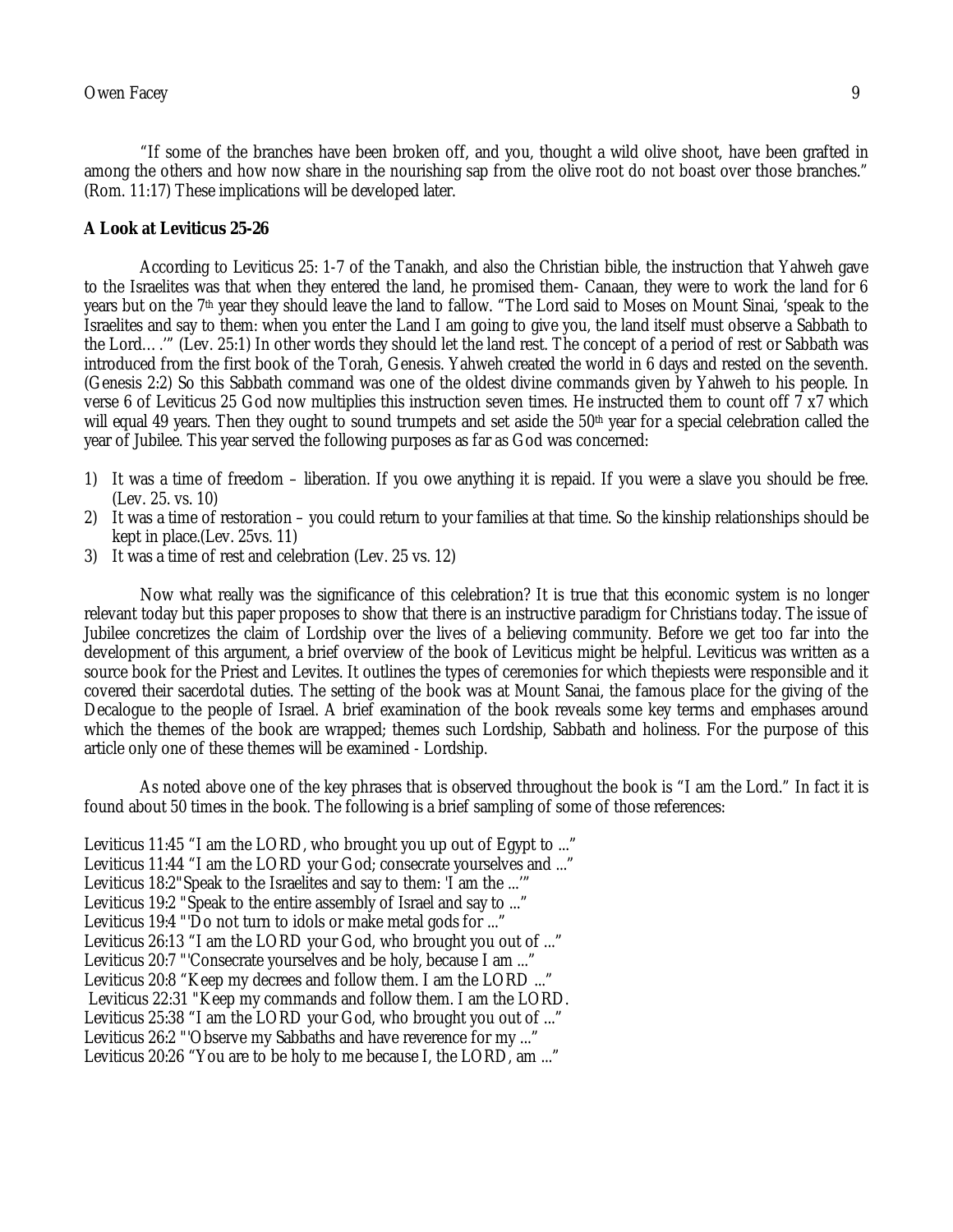In the examples cited above one will notice that the phrase "I am the Lord" covers a wide cross-section of the community's life. They needed to be reminded that it was the LORD who brought them out of Egypt. In fact this sentiment was repeated a number of times. As people of God they needed to be reminded that they should consecrate themselves before they came into the presence of the LORD. They must be careful not to worship idols.

This was a refrain that also introduced the Decalogue in Exodus 20 vs. 1, "I am the LORD." It is imperative for them to keep the commands of the LORD, this included the Sabbath as well. Finally, they must be holy because Yahweh is holy. So embedded in the book of Leviticus is the claim that Yahweh is Lord. This was a theme epitomized in the Jubilee celebration.

A more detailed look at the issue of Lordship requires examination of some of the specific references to the phrase: "I am the Lord." Figure 1 below summarizes these references.

| Themes                                 | i iyult i<br><b>References</b>                                 |
|----------------------------------------|----------------------------------------------------------------|
| I brought you out of Egypt             | Lev. 11:45; 23:43; 25:38; 25:55; 26:13                         |
| Concerning the Sabbath                 | Lev. 19:30                                                     |
| Concerning Justice                     | Lev. 19:16, 18; 25:17                                          |
| Concerning the Priesthood              | Lev. 21:8, 12, 15, 23; 22:2                                    |
| Concerning His Providence              | Lev. 19:25                                                     |
| <b>Concerning His Holiness</b>         | Lev. 11:44; 19:1: 20:7, 26; 22:3                               |
| His intent to Restore                  | Lev. 26:45                                                     |
| <b>Against Idolatry</b>                | Lev. 18:1, 19:3, 4; 19:31; 26:1                                |
| Concerning His Laws and Statues        | Lev. 18:4, 5, 6, 21, 30; 19:12, 28, 37; 20:8; 22: 8, 9, 16, 33 |
| The community's obligation to the poor | Lev. 19:10, 34; 23:22; 24:22                                   |
| Fear and Reverence                     | Lev. 19:14, 31                                                 |

#### **I am the Lord References and Themes in Leviticus Figure 1**

Five times the author of the book reminds the reader that it was Yahweh who brought them out of Egypt. In the first instance, Lev. 11:45, the reference was made in the context of Yahweh's requirements that the people not defile themselves. "Do not make yourselves unclean by means of them or be made unclean by them. I am the Lord your God: consecrate yourselves and be holy for I am holy." The emphasis here is that the people not merely remember Egypt as a place of slavery but as a place from which Yahweh delivered them. The deliverance by Yahweh established his claim on their lives. Later on in chapter 23:43, in the long pericope on the different festivals that Israel was required to keep i.e., the first fruits, feast of weeks, day of atonement and the feast of the tabernacles Yahweh again emphasized the fact that He was the Lord who brought them out of Egypt. So these celebrations were intended to ritualize Yahweh's claim to Lordship over their lives.

These were not merely community festivals; they were divine dictates given to the people by Yahweh; Lev. 23:9 "The Lord said to Moses, speak to the Israelites . . . bring to the priest a sheaf of first grain" - Celebration of First Fruits. In the feast of the First Fruits the priest was required to wave two lambs before the Lord as a waive offering (Lev. 23:20). Again in 23:23 we see specific instructions from Yahweh concerning the feast of trumpets, "The Lord said to Moses…. On the first day of the seventh month you are to have a day of rest, a sacred assembly commemorated with trumpet blast." The same sentiment is recorded in verse 33 concerning the fest of Tabernacles. So these celebrations were not merely community gathering, Yahweh placed his stamp on the festivals as he established Lordship over his people. The festivals should be celebrated under the guidance of the God who is Lord over Israel. The rest of the references from the figure above magnified various aspects of who Yahweh wanted the people of Israel to be and how they ought to related to him. These themes, as we will see later, were central to Jubilee. They should remember the Sabbath, the oldest of the divine commands that Yahweh gave. Not only was Yahweh God of space, since he created space as in creation, he was also God of time so he rested and ask his people to rest as well. Central to the Jubilee celebration was the reminder that Yahweh was a God of Justice.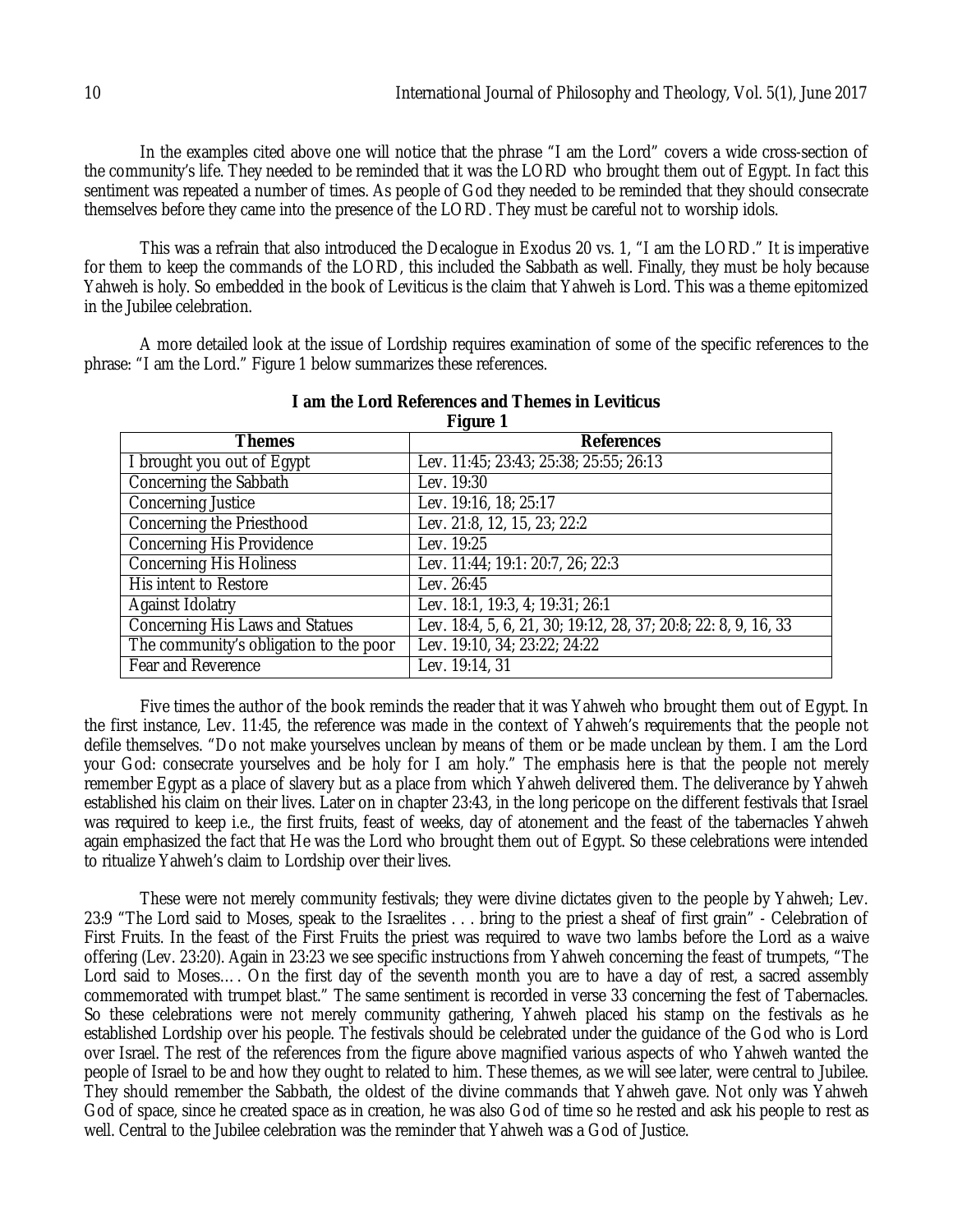Hence when they reap their fields that they did not plant in the 7, 49 and 50 year they should leave some for the aliens and the marginalized Lev. 23:22, Lev. 25:17). The priest were consecrated to the service of Yahweh and so they must be holy because Yahweh is holy; "Regard them as holy, because they offer up the food of your God. Consider them holy, because I am the Lord am holy – I who make you holy" (Lev. 21:8). Central to the theme of Jubilee is the exclusivity of Yahweh. In Lev. 18:1 Yahweh reminded the people that he was their God they must not do as the Egyptians did, following idols. This sentiments was also raised again in the Jubilee periscope of Lv. 26:1; "Do not make idols or set up an image or a sacred stone for yourselves…. I am the Lord."

#### **The Demands of Jubilee**

In Leviticus 26 and verse one Yahweh gives the instructions "Do not make idols or set up an image or a sacred stone, for yourselves, and do not place a carved stone in your land to bow down before it. **I am the Lord your God**."This section opens with the reminder that Yahweh alone should be worshiped. Hence no idols will suffice. For the people of this covenant community Lordship meant exclusivity in worship. Yahweh is one, and as the Decalogue stated, there is no other God besides him.

This reminder was necessary because Israel was coming from a very polytheistic country called Egypt. In fact scholars have stated that the judgment God unleashed on Egypt in the form of the ten plagues was precisely a contest with the different gods of Egypt (John I. Durham, Word Biblical Commentary, Exodus: 98). The Exodus was really a contest between Yahweh as supreme God and gods that were made to stand upright and gods that had inscriptions delineating what power they had. God would have none of that. He is the only God and his power is not limited.

#### **Exclusivity in Worship**

It is important to understand that prior to Judaism religion was polytheistic (see Karen Armstrong, A History of God 1994, Michael Molloy, Experiencing World Religions, 2014). The concept of monotheism was first introduced to the world by Judaism. Judaism, of course, was not the oldest religion. There was Hinduism that dated some 2500 years earlier but it was polytheistic. They saw Brahma, Siva and Vishnu as comprising the Trimutri. Buddhism that was considered an axis age religion did not recognize God. Hence they were considered atheistic. Zoroastrianism was common on the Arabian Peninsula but it also was seen as polytheistic. So the concept of monotheism was very new to the Israelites. It was for this reason that Yahweh had to underline his exclusivity over and over and over. They were to worship him only. He was not just God of creation and God of the Exodus he was God Supreme. "I am the Lord your God" – literally "I am Yahweh Elohim."

It is a serious crime to defy the creator of the universe and the God of all history. The ultimate reason for the prohibition of idolatry is succinctly expressed in the ("self-introduction formula"):"for I am Yahweh your God." This formula is the key phrase in Leviticus 18–26.The contrast is self-explanatory. Yahweh's inherent and exclusive authority makes idols worthless, powerless, anther egocentric, and voido fanys spiritually redeeming value. There is no room for divided loyalties. Yahweh insists upon exclusive Lordship in the lives of His people. Awareness of Yahweh's existence, identity, and presence is central to the covenant relationship that Israel enjoys. In the same way Yahweh wants exclusive authority over all lives. There is no room for divided loyalty. Awareness must lead to exclusive worship. It is not enough to be aware of God he must be worshiped.

#### **Reverence the God of Time and Space**

In verse two of Leviticus 26 Yahweh reminded the covenant community to obey the Sabbath. The Sabbath theme requires much more discussion than this article allows. However, a few brief points will be made that have bearing on the contention of this expose'. We have already mentioned that the Sabbath was the oldest divine command that Yahweh gave. He created the world in six days and rested on the seventh. He inscribed observance of the Sabbath in the 10 words or Decalogue.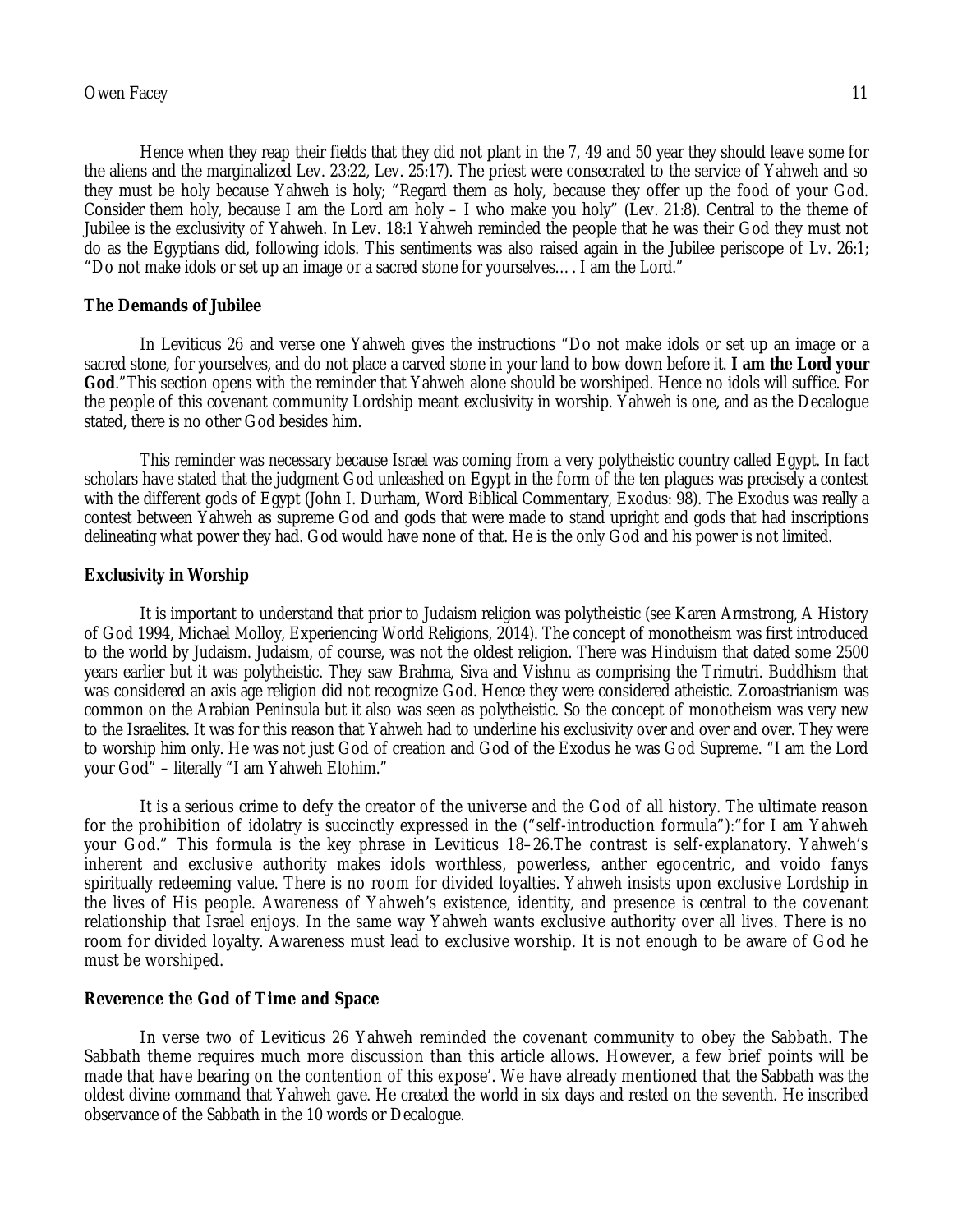He then created this super Sabbath called the Jubilee that was celebrated after 7 Sabbaths and in the 50<sup>th</sup> year. In the observance of the Sabbath the believing community must recognize the following principles: 1) as God designated a time of rest they also must rest as well (Lev. 25:1). In fact the Sabbath has been re-signified in the New Testament as the Lord's Day.

2) The Sabbath also taught that God is not just God of space since he created space, he was God of time as well (Lev. 25:4). He control time and so he set aside a portion of time for rest. 3) The Sabbath reminded the believing community of God's providence. (Lev. 25:20) He takes care of his people even when they are not working. This idea was magnified in the Year of Jubilee. The Israelites left the land to fallow. They did no work on it, but it produced. 4)The Sabbath, especially the Year of Jubilee, was a time for the community to ensure that the needy among them are taken care of (Lev. 26:6).The fields should be left so that the aliens and marginalized could come and reap from the Land. The observance of the Sabbath was a ritual reminder of God's Lordship of both time and space. It was a reminder that he was also Lord of the believing community's lives. He had a keen concern for all of humanity. He had a concern for every aspect of human lives.

Commentator Ray Stedman observes about the Sabbatical years and the year of Jubilee in Leviticus 25: Liberty, God says, is being freed from inner bondage, inner shackles of quilt and fear and anxiety and hostility ... Liberty, God says, is for each person to regain his lost inheritance, and to have his broken relationships restored. It is to get back what God intended you to have, to return to your property, to be able to be and act as God intended men to be and act when he made them in the beginning, to gain back all that was lost in the fall of Adam. It is to have all the broken, fragmented relationships restored, have all the middle walls of partition which have separated men and kept them apart broken down, to have all the differences of skin color and culture and class evaporated, and to return to your family. That is the beauty of this picture. And it is to be a Sabbath, a year of rest.(Jesus our Sabbath Rest, by Ray Stedman, http://ldolphin.org/sabbathrest.html)

The Sabbath honors the Lord of time by teaching the Israelites to trust the Lord of all things for their provisions. Thus lordship is the core of the sabbatical principle. By trusting the Lord to provide for the seventh day, the seventh year, and the forty-ninth and fiftieth years, Israel gives tangible witness to God's power and wisdom. He who provided in the wilder nesshadal read ypro claimed the sabbatical principle while Israelwas stillatMt.Sinai.TheinstructionforGod'speopleissimple:"Trustmetoprovide.I am Yahweh. I will not lead you where I cannot care for you." God never demands what man is unable to do. Rather, He provides the way of service and blesses the path of obedience. Sabbath in the Old Testament is more than an expression of the vertical relationship to the Lord of all creation; it is also an expression of concern and care for those who are fellow participants in the covenant (cf. Leviticus25**).**

### **Reverence His Sanctuary**

In verse two Yahweh also encouraged the people to reverence his Sanctuary (vs. 2). In the Old Testament the word reverence means to fear. Fear in the Old Testament has two connotations 1) love and respect 2) justice and right. To fear God is to recognize both aspects of his nature. He is love and he is holy. From his love we see Him reaching out to humanity to bring them back into a right relationship with him. From his justice we see punishment for sin. So we cannot have one without the other.

For the people of Israel however, the sanctuary was a visible reminder of God's presence among the people. At no point should they be tempted to take it for granted. At no point should the presence of God become so familiar that it is tamed. To reverence God is to be constantly reminded of how much he loves them and how much they ought to respect him. But it was also a reminder of how much they ought to fear him because he is a consuming fire and hates sin. So the Lordship that God wanted the people to recognize was to worship him only as God, to be reminded that he is God of both space and time and, yes all of life. They must also embrace and be mindful of the nature of God. He is both love and justice. He both saves and judges. He is full of compassion but also is a terrible fire.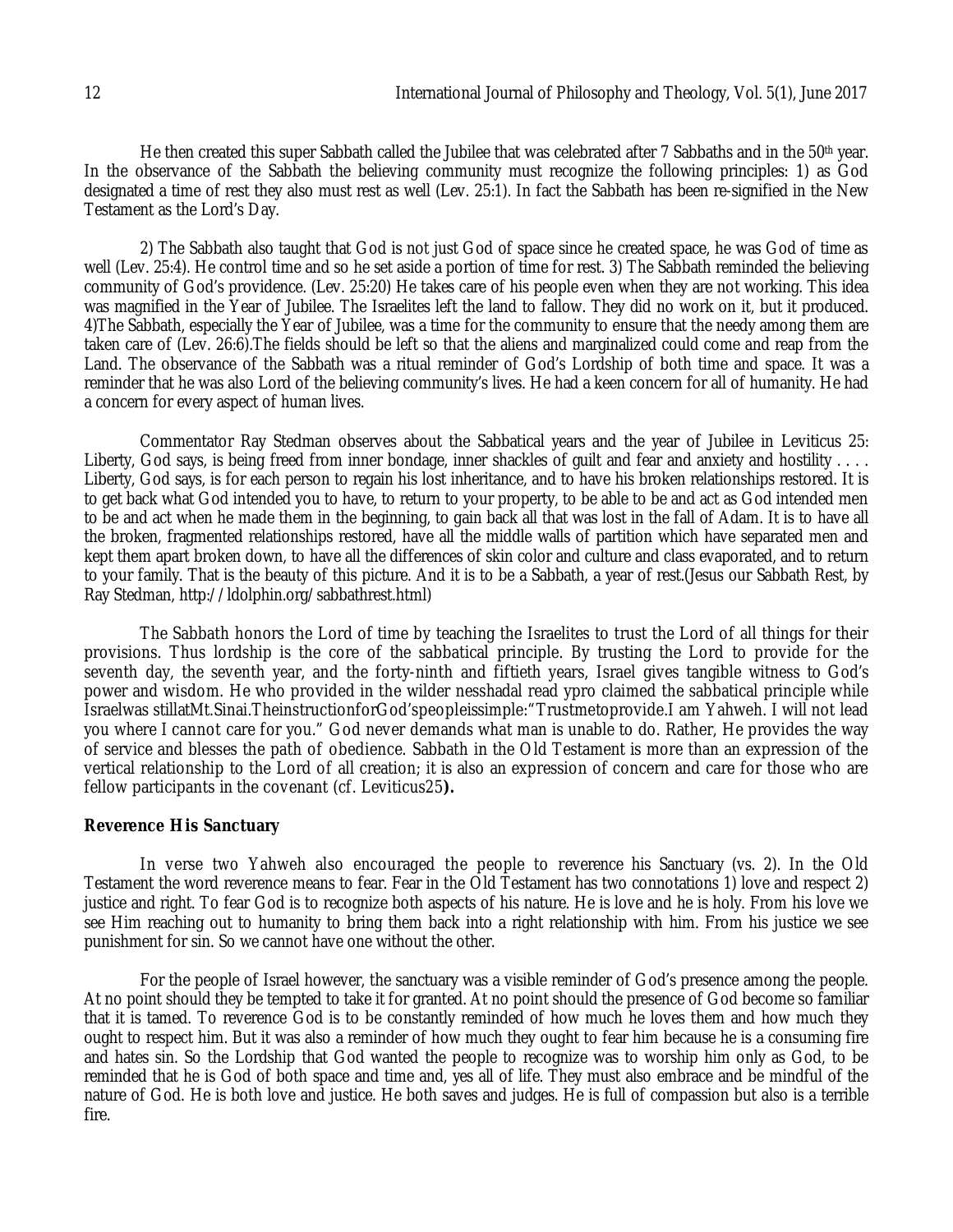#### **Live out the Covenant Obligations**

In verse three we note: "If you follow my decrees and are careful to obey my commands, I will send you rain in its season, and the ground will yield its crops and, the trees of the filed their fruit. The word covenant is used 8 times in Leviticus 26 (9, 15, 25, 42, 44, 45 etc.). It always denotes binding relationship be twee Yah we hand His people, Israel. This relationship provided Israel with a life which had a goal and with a history that had meaning. In this passage "covenant "promotes the concept of the sovereignty of Yahweh, the covenant-giver. In six of the eight uses of the term, "**my**" is attached (vv. 9, 15, 42,44). Yahweh Himself is always the antecedent, which implies the unilateral nature of the covenant. Yahweh Himself establish he the covenants. Yahweh's personal intervention in the history of Israel is a central theme of the covenants. Such intervention is not limited to the past ;it has its place eschatological. His Lordship is personal and absolute. The covenant demands that Israel surrenders unconditionally to the will of God. Loyalty to the covenant must be more than outward acquiescence; it must be an inward reality. In this passage two covenants are being referenced. 1) The Abrahamic 2) Mosaic Covenants. William Barrick notes:

The promulgation of the Mosaic Covenant creates an apparent tension with the Abrahamic Covenant. Leviticus 26, however, explains the relationship between the two covenants and reemphasizes the exclusive lordship of Yahweh. In effect, the chapter declares that the Mosaic Covenant did not nullify the eschatological promises of the Abrahamic Covenant. That instruction took place fifteen centuries earlier than Paul's teaching in Gal 3:17 that "the law that came 430 years afterwards does not annul a covenant previously confirmed by God so that it voids the promise." (Barrick, The Eschatological Significance of Lev. 26, http://www.tms.edu/m/tmsj16e.pdf) Therefore in this section we will examine the relationship between the two covenants and their implication for the issue of Lordship. The argument is made that the Abrahamic covenant illustrates God's promised obligation to Israel, while the Mosaic covenant spoke to Israel's responsibility to Yahweh. Both then are intricately related.

### **The Abrahamic Covenant. – God's Part**

In Genesis 12 Yahweh established a covenant with Abram (Abraham) (Genesis 17:1-4, 22:15-17). God made it clear that this would be an everlasting covenant and that it would be established with Abraham's second-born son Isaac, not with his first-born son Ishmael (17:18-21)."And I WILL make you a great nation, and I WILL bless you, And make your name great; And so you shall be a blessing. And I WILL bless those who bless you, and the one who curses you I WILL curse. And in you all the families of the earth will be blessed." (Gen. 12:4) Isaac had twin sons, Esau and Jacob. The elder brother, Esau, forfeited his birthright by selling it to the younger brother, Jacob, for some bread and lentil stew (Gen. 25:29-34). So the birthright, along with God's covenant, went to Jacob, who was renamed Israel by God (32:28).Jacob getting Esau's birthright also inherited God's covenant promise.

For centuries, the fact that God's covenant was not established with Ishmael (Abraham's first son) or with Esau, understandably, has been problematic for Arabs in The Middle East, most of whom embrace Islam. Many of them are descendants of either Ishmael (Abraham's firstborn) or Esau (Isaac's firstborn). When Isaac's son Esau forfeited his birthright, he relinquished possession of the land of Israel by his descendants. When Esau forfeited his birth right he also relinquished possession of the Land. So Yahweh's covenant with Abraham underlies there ferences to "covenant"invv.9, 42, and 44. In the Abrahamic Covenant the people could look forward to such blessings as:

- $\bullet$  Being a great nation  $-$  That is power
- Multiplied blessings That is wealth and prosperity
- A great name That is influence
- Protection That is security
- Generational blessings That is posterity and legacy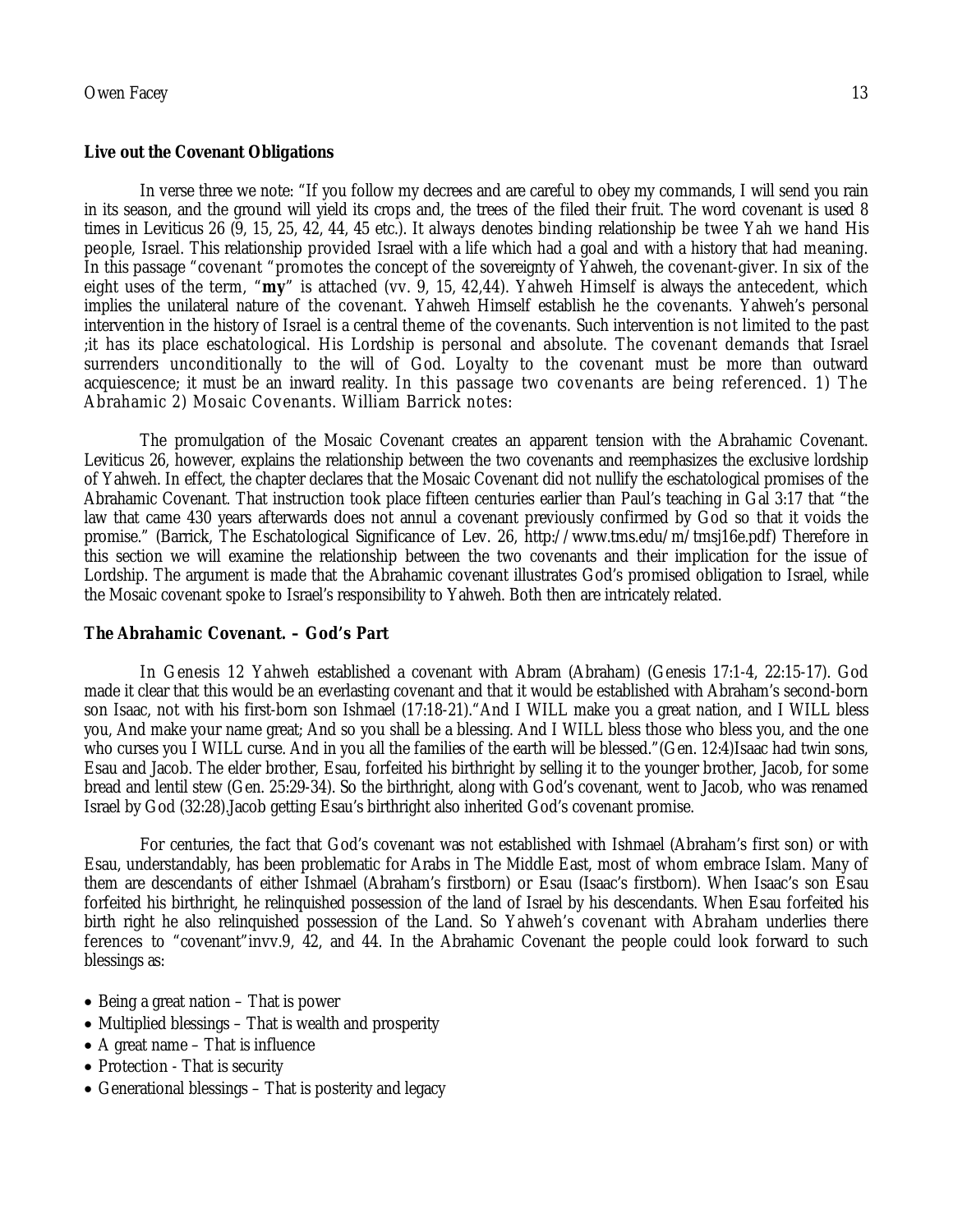There was really no condition to God fulfilling these promises to Abram who later become Abraham. And in this sense the Abrahamic Covenant was God's part to fulfill. The second covenant that is referenced in Leviticus 26 is the Mosaic Covenant.

#### **The Mosaic Covenant – Our Part**

Some 500 years after the covenant with Abraham, Israel entered into a covenant with God by agreeing to do everything the Lord had commanded them to do in the Book of the Covenant (Exodus 24:3,7). The latter, which includes the Ten Commandments, consists of all the laws and regulations that God had spoken to Moses and to the people at Mount Sinai (Exodus 20–23). It was an obligation that both sides had vowed to keep, forever.

However, the Israelites broke the covenant through disobedience and by spiritual unfaithfulness in following other gods (Judges 2:11-13; Jeremiah 11:10-13). This was precisely one of the key principles against which they were warned, both in the first of the Decalogue and again in Leviticus 26:1. The "last straw" of this was when the great King Solomon of Israel turned his back on God to follow the gods of his foreign wives. This displeased God greatly (1 Kings 11:9-11). It was now only God alone who could devise a plan to bring Israel back from her disobedience. This plan came in the form of the Messiah. We see in Isaiah 9 where God made this promise "a virgin shall bring forth a son. . ."

#### **The Mosaic Covenant required of the people the following:**

- Obedience to the theme of law– Obedience (Lev. 26:3)
- Justice and fairness to people Human responsibility (Lev. 27:17)
- Respect for the Sabbath Lordship (Lev. 26:2)
- Reverence for the Sanctuary Fear (Lev. 26: 2)
- A recognition of divine sovereignty His Exclusivity (Lev. 26:1)

The author of the text intertwined both covenants here for one purpose; one cannot be achieved without the other. Yahweh will always do his part, but we have a part to play as well. Blessings are often conditional. We must obey, serve, worship and make Yahweh Lord. The covenant community of Israel will not have the blessings of the Abrahamic covenant without keeping the Mosaic covenant. Lordship means that the God who promises blessings is also the God who demands obedience. The point is that the revelation concerning law is equal inauthorityto the older revelation concerning promise. In order to receive theAbrahamicCovenant's promised blessings, Israel must obey the stipulations of the Mosaic Covenant.

The blessingsrecitedinLev26:4-12are,atleastinpart,afulfillmentofthe covenant made with Abraham. Those blessings fall into six categories:

- (1) Productivity (vv. 4-5; cf. Gen 24:35; 27:28; 30:43)
- (2) Peace (v. 6; cf. Gen22:17)
- (3) Power (vv. 7-8; cf. Gen 22:17)
- (4) Population growth(v. 9; cf. Gen 12:2; 15:5;17:6)
- (5) Provision (v. 10; cf. productivity, above),
- (6) Presence (vv. 11-12; cf. Gen 17:7, 8).

So the bottom line is the covenant community must understand that when they make Yahweh Lord of their lives, there are blessings that follow.

#### **Jubilee Lordship a Paradigm for the Christian Community**

Professor William D. Barrick notes about Leviticus 26 that the chapter has profound significance to the mission of Jesus in the New Testament. The chapter pivots on the Abrahamic and Mosaic covenants.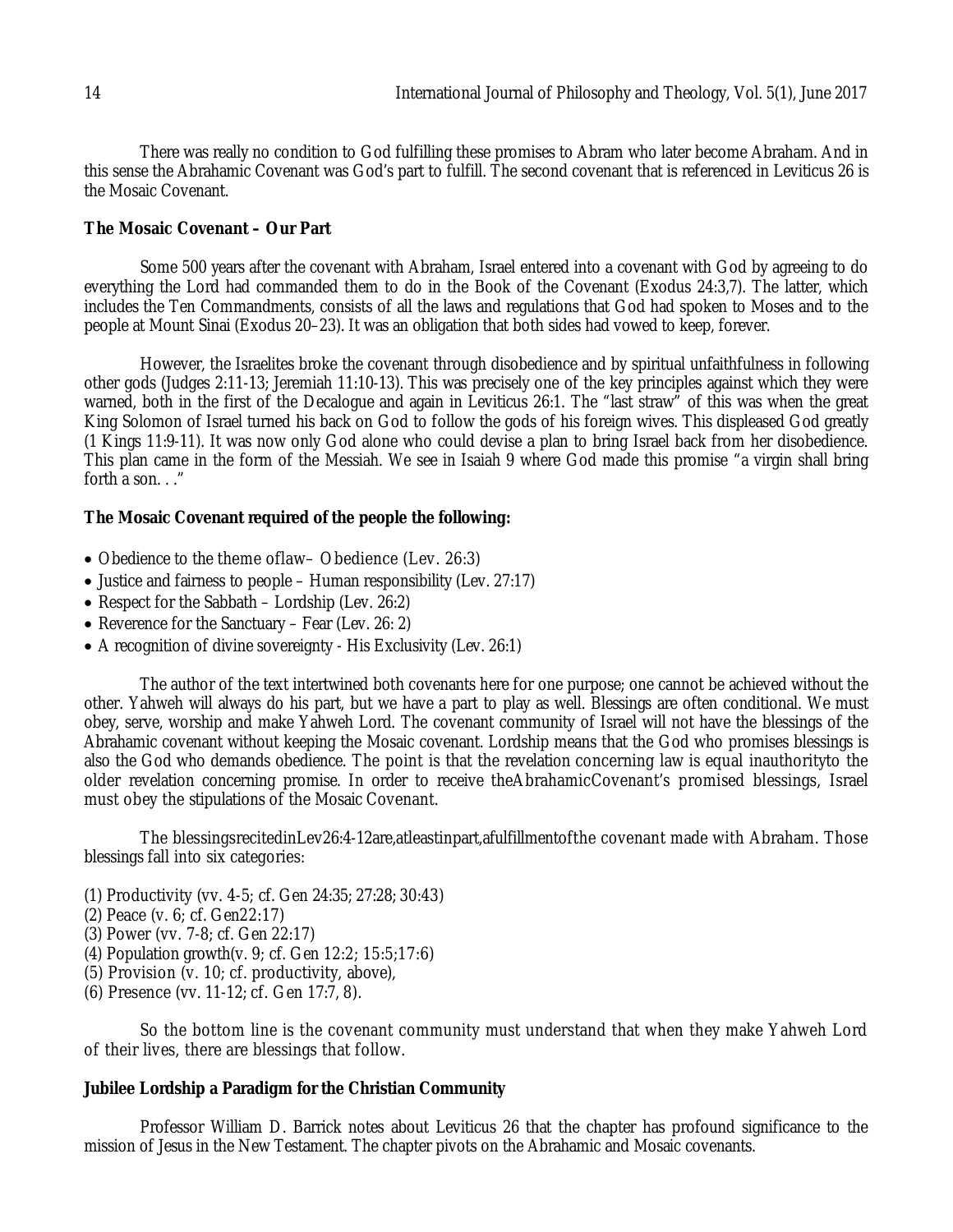It also speaks of the land promised to Israel under the Abrahamic Covenant, of Israel's exile and eventual salvation, preservation of the covenant by Yahweh though breached by Israel, of the prohibition of idolatry, of Sabbath observance, of the Lord's presence with Israel, of His promises to bless obedient Israel, of Israel's obedience and disobedience, of retribution and chastisement, and of future exile and repentance. Though the NT (New Testament) has only one direct reference to Leviticus26, application of the chapter to believers of every era is obvious: faith is the binding requirement for anyone to have is relationship to the God of Abraham. (The Eschatological Significance of Leviticus 26, Barrick, http://www.tms.edu/m/tmsj16e.pdf)

God's blessings are always contingent on our obedience. Look at the experience of Israel. Because of disobedience Israel was scattered into exile.During the Exile Godput asidetheblessings of the Abrahamic Covenant and they fell victims to the punishments arising from the Mosaic covenant.

- Rather than possessing the land (Gen  $12:1$ ; 15:7, 18-21; 17:8), Israelw a s
- Dispossessedfrom the land (Lev 26:33-38).
- Instead of being nationallygreat (Gen 12:2) they werehumiliated, made inferiorand insignificant (Lev 26:29, 32, 36-37; Duet28:43-44).
- Instead of blessing(Gen12:2:22:17)they had curses(Lev26:14-38;Duet28:15-68).
- Instead of being a blessing (Gen 12:2-3; 22:18), Israel became acurse (Lev 26:32, 36-37a; Duet28:25,37).
- Instead of multiplication (Gen 12:2; 15:5; 17:4-6; 22:17) they were dispersed(Lev 26:22, 29, 38; Duet 28:18, 20-22, 53-57,62).
- Instead of having success over their enemies (Gen 22:17) they weredefeatedat thehand of their enemies (Lev 26:16-17, 32, 36-38 ; Duet 28:25, 31, 48, 52,68).

Promise was turned to privation. Covenantvenge an ceconsisted of there movalofall privileges and protection together with all attendant prosperity. The principles of how God dealtwith New Testamentbelievers by means justice – rewards and chasteningare similaras the principles by which He dealtwith Israel under the covenants. We should not however construe this as some kind of direct parallelism or some direct transference of Old Testament Covenant obligations to New Testament Christians. The similarity is due fact that both Old Testament Israel and New Testament Christians are worshiping and are obligated to worship the sameGod,nottothesamecovenant.TheverynatureofGod(justice and mercy) demandsthatthe natural consequences of sin be exacted from His people in all ages (cf. 1 Cor.11:30; Gal 6:7- 10). The same God provides lessons for believers in every era, basedupon His historical deeds (cf. Rom 15:4; 1 Cor.10:11 -13). The same God blessesin practical ways those who are faithful (cf. 2 Cor.9:6-15). The same God is has loyal-loveeven in the face of His people's disloyalty (cf. Phil 1:6; 2,Tim 2:11-13). The sameGod isLord(cf.1Cor.12:3). ThesameLordrequiresconfession, humility, andrestitution(cf. Phil 1-25; 1 Pet 5:5-7;1 John 1:9). The same God promises thatobedient service will be rewarded (cf. 1 Cor.15:58).

The same God demonstrates thatthebeliever has been delivered from bondage into a servitude that is totally unlikethe bondageoffearandthecurse(cf. Acts26:18;Rom6:12-23;Col1:12-13;Heb.2:14-15). The Lord who by means of Leviticus 26 revealed to Israel thecontinued authority and perpetuity of the Abrahamic Covenant after the ratification ofthe Mosaic Covenant, also confirmed that testimony in Gal 3:17. New Testamentbelieversmust recognize that the authority of one covenant does not annul the authority ofa previous one. Any exceptions are clearly revealed by God (e.g., Heb.7:11-14).Theepistle to the Galatian churches teaches that Abrahamic faith in Yahweh wasnotreplaced by law under Moses. Therefore, faith is still binding uponanyone's relationship to the God ofAbraham. So we walk by faith and not by sight.

#### **Implications for today**

As New Testament believers we must recognize that Christ is our inheritance not the physical land. It is not surprising, then, that when our Lord appeared as Israel's Messiah, He spoke of Himself and His ministry in "jubilee" terms and imagery. In the fourth chapter of Luke's gospel our Lord read from Isaiah 61:1-2a in the synagogue and said that these words had been fulfilled in the hearing of His audience (Luke 4:21).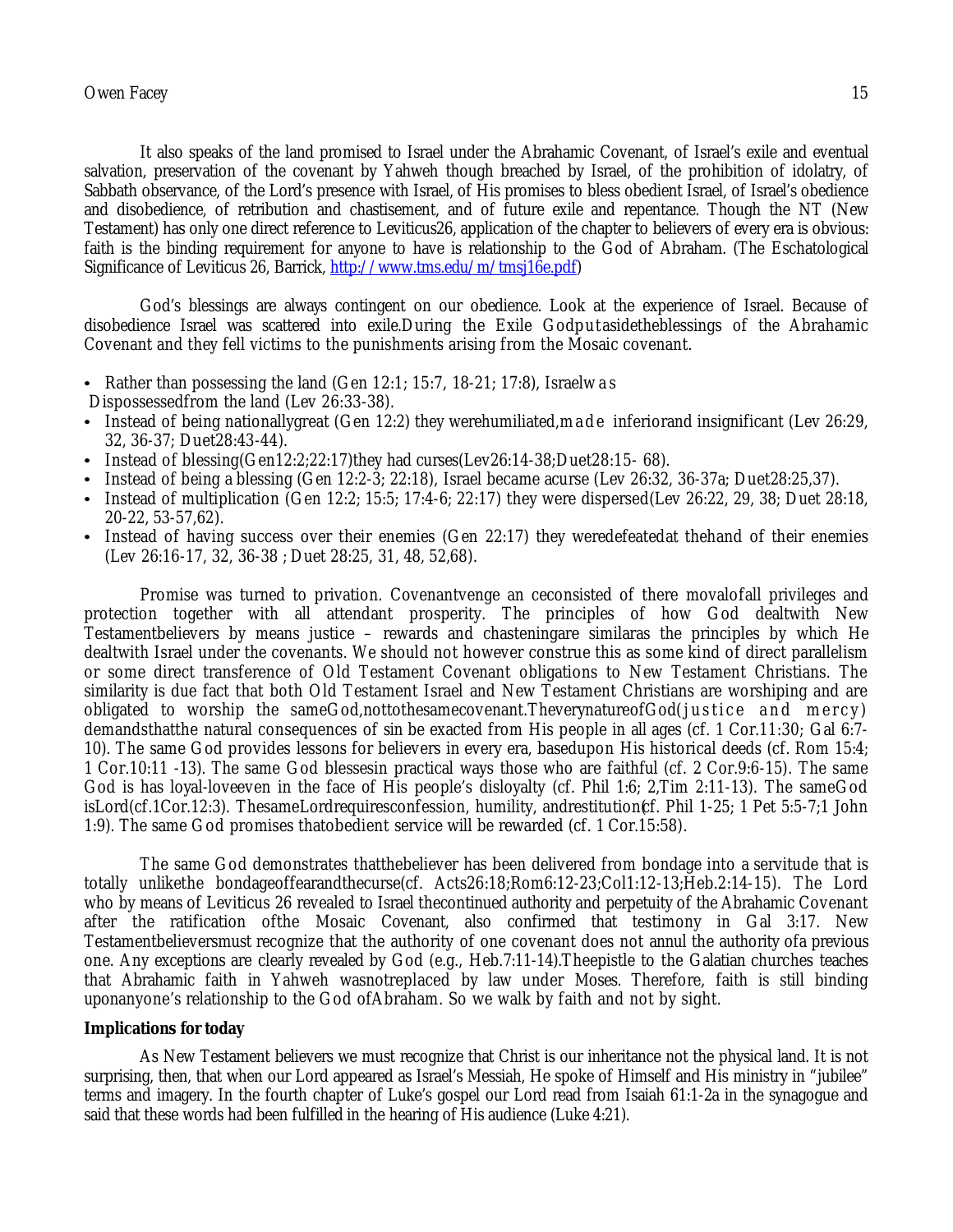Jesus was claiming to be the fulfillment of the prophecy of Isaiah, as well as to being the antitype of the year of jubilee. In fact in Isa. 61:1, from which Jesus was quoting, the word used for "release" … is the same as that found in Lev. 25:10. It seems quite likely, therefore, that the prophetic description of the "acceptable year of the Lord" was partly inspired by the idea of the jubilee year. The messianic age brings liberty to the oppressed and release to the captives. It is not the land that gives the believing community rest any more. Rest is found in Christ. The Hebrew writer sees this as the superior rest. "So God again ordains a certain day, "Today," speaking through David after so long a time, as in the words quoted before, "**O**, **that today you would listen as he speaks! Do not harden your hearts**." Heb. 4:7

In the Sermon on the Mount Jesus notes in the beatitudes, "Blessed are the poor in spirit."(Matt. 5:3) This also conveys the concept of jubilee. Who were more blessed than the poor and oppressed, for whom jubilee was to provide deliverance and a new beginning.

Christ brings the believing communityrest not the land.The special place of God's dwelling is now Christ Himself, not a land, not a temple, not a tabernacle (although the terms tabernacle and temple are referred to by our Lord, cf. John 1:14; 2:19).In the Old Testament, especially in the Book of Deuteronomy, Israel's blessings were spoken of as "rest," while her cursings were spoken of in terms of "no rest." Rest was to be given in the land, while no rest was to be experienced outside the land. In light of the relationship of "rest" to the "land," think of the claim which the Lord was making when He said, "Come to Me, all who are weary and heavy-laden, and I will give you rest" (Matt. 11:28). The Jews were in the land of promise, but they did not have rest. Jesus offered them rest, in Himself, not in the land. Rest is now something which is found in Christ, not in a physical location.

So, too, worship is something which is no longer to be limited to a certain place, to the land of Israel or to designated places of worship in the Promised Land, to the tabernacle or the temple. When Jesus was talking to the "woman at the well" in John chapter 4, she raised a very tender point of dispute between the Jews and the Samaritans, a dispute over which mountain was the place where God was to be worshipped (cf. John 4:20). Jesus' answer to this woman was that worship is no longer a matter of place, but of a person. The worship of the Father is to be done through, the Son. It is therefore not the place—the holy land of Israel—which is so important in the New Testament, but the person of Christ. God dwells in Him, and it is in Him that we are saved, secure, and blessed. So the Lordship principles of the Jubilee continue in the New Testament. We make Jesus Lord when we accept him as Messiah and worship him.

### **Conclusion**

If the Old Testament saints looked on the land of Canaan as the special place of God's presence and His blessing, the New Testament teaches emphatically that the dwelling place of God and the place of security, peace, and prosperity is none other than Jesus Christ. If the Old Testament saint delighted to be in the land, the New Testament saint delights in being "in Christ." The great dangers of which the New Testament saints are warned are those which tend to draw them away from the centrality of being in Christ. The early chapters of Galatians, Ephesians, Philippians and Colossians, all focus on the centrality of Christ. "I have been crucified with Christ; and it is no longer I who live, but Christ lives in me; and the life which I now live in the flesh I live by faith in the Son of God, who loved me, and delivered Himself up for me"(Gal. 2:20).

"Blessed be the God and Father of our Lord Jesus Christ, who has blessed us with every spiritual blessing in the heavenly places in Christ" (Eph. 1:3). But now in Christ Jesus you who formerly were far off have been brought near by the blood of Christ. For He Himself is our peace, who made both groups into one, and broken down the barrier of the dividing wall, by abolishing in His flesh the enmity, which is the Law of commandments contained in ordinances, that in Himself He might make the two into one new man, thus establishing peace, and might reconcile them both in one body to God through the cross, by it having put to death the enmity. And He came and preached peace to you who were far away, and peace to those who were near; for through Him we both have our access in one Spirit to the Father.